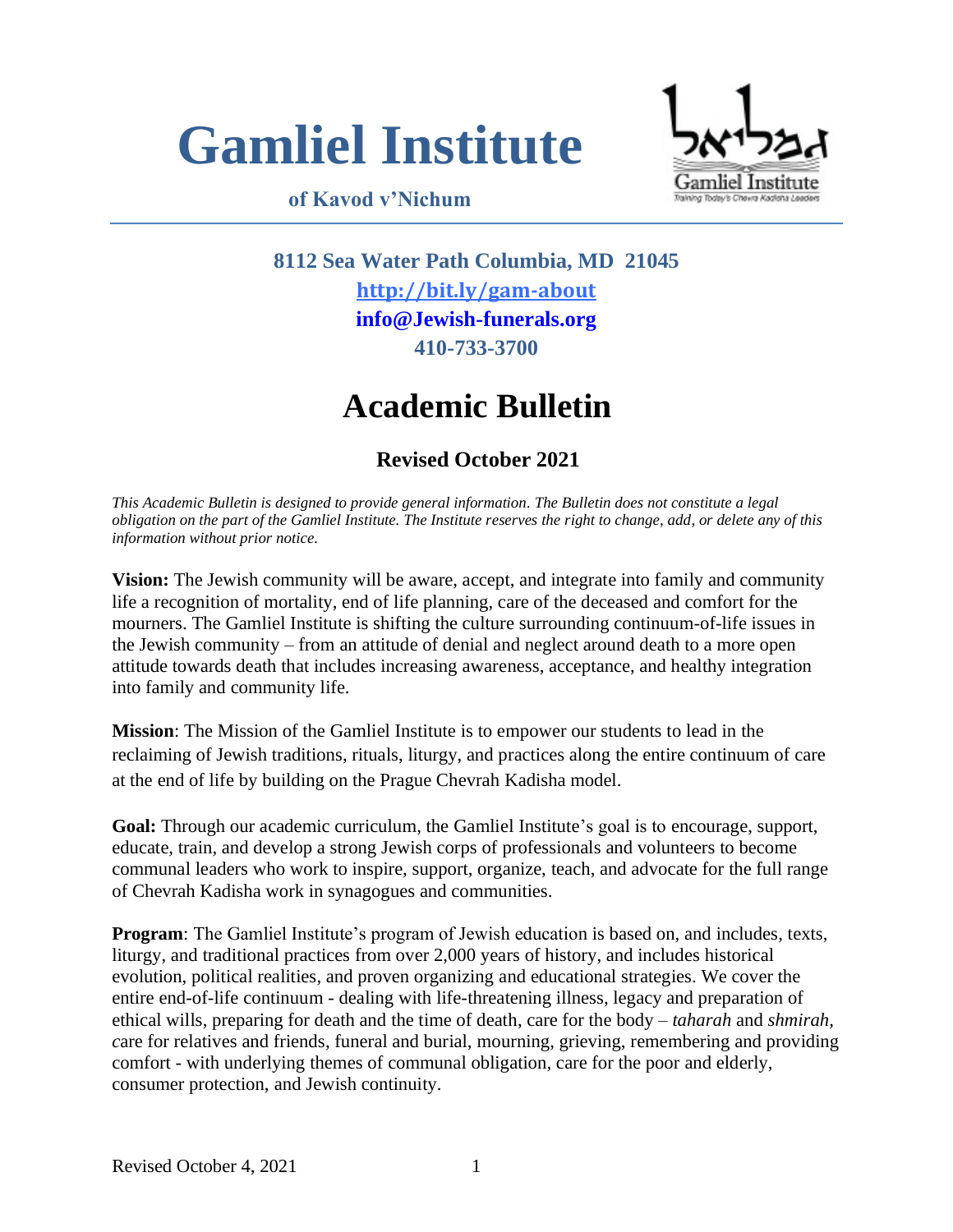We recognize the importance of liturgy and ritual in ensuring that the spiritual dimension of the end-of-life continuum is appreciated, and that the work of the Chevrah Kadisha is done with full regard for the respect and dignity of all involved.

In an environment that acknowledges the contributions of all the streams of Judaism, the Gamliel Institute brings together diverse disciplines – including community organizing, consumer advocacy, chaplaincy*,* thanatology, hospice care, grief therapy, funeral direction, cemetery management, and legacy planning – to create a matchless, comprehensive Chevrah Kadisha training program.

#### **I. The Gamliel Institute**

The Gamliel Institute is a project of *Kavod v'Nichum* ("Honor and Comfort"), a North American organization that provides assistance, training, and resources about Jewish endof-life practice for *Chevrah Kadisha* groups and bereavement committees in synagogues and communities throughout North America.

### **II. Educational Philosophy**

- A. Students gain expertise through reading, listening, and participating with other students; by engaging in discussion about readings, writing, and research assignments; and ultimately by bringing learned theory into a skilled practice base.
- B. Much of the course is based on self-directed learning. Adults engaged as participant learners in this course bring a range of curiosity, dedication, and ritual practice with them; the course is designed to deepen and broaden our students' exploration, commitment, and practice.
- C. The instructors guide students through online learning materials and help develop students' confidence in their own capacity to share, teach and lead.
- D. Students are encouraged to share reading materials, source texts, translations, manuals, and experiences.
- E. Faculty members are expected to provide a range of options to encourage opportunities for student reflection and collaboration. The goal of each module is to create relevance and direct application of learning.

# **III.The Gamliel Institute's Religious Advisory Board**

- A. The Religious Advisory Board:
	- 1. Provides the Gamliel Institute with guidance, opinion, insight and religious direction as well as feedback and analysis regarding curriculum content, teaching methods, and program and student evaluation.
	- 2. Is made up of outstanding Jewish leaders from across the Jewish community.
- B. Opinions and position papers presented by the Gamliel Institute do not necessarily reflect the positions of the individual members of the Religious Advisory Board.

#### **IV.Faculty and Staff**

A. The Teaching Faculty of the Gamliel Institute are knowledgeable about Chevrah Kadisha work, experienced in the field, and skilled teachers.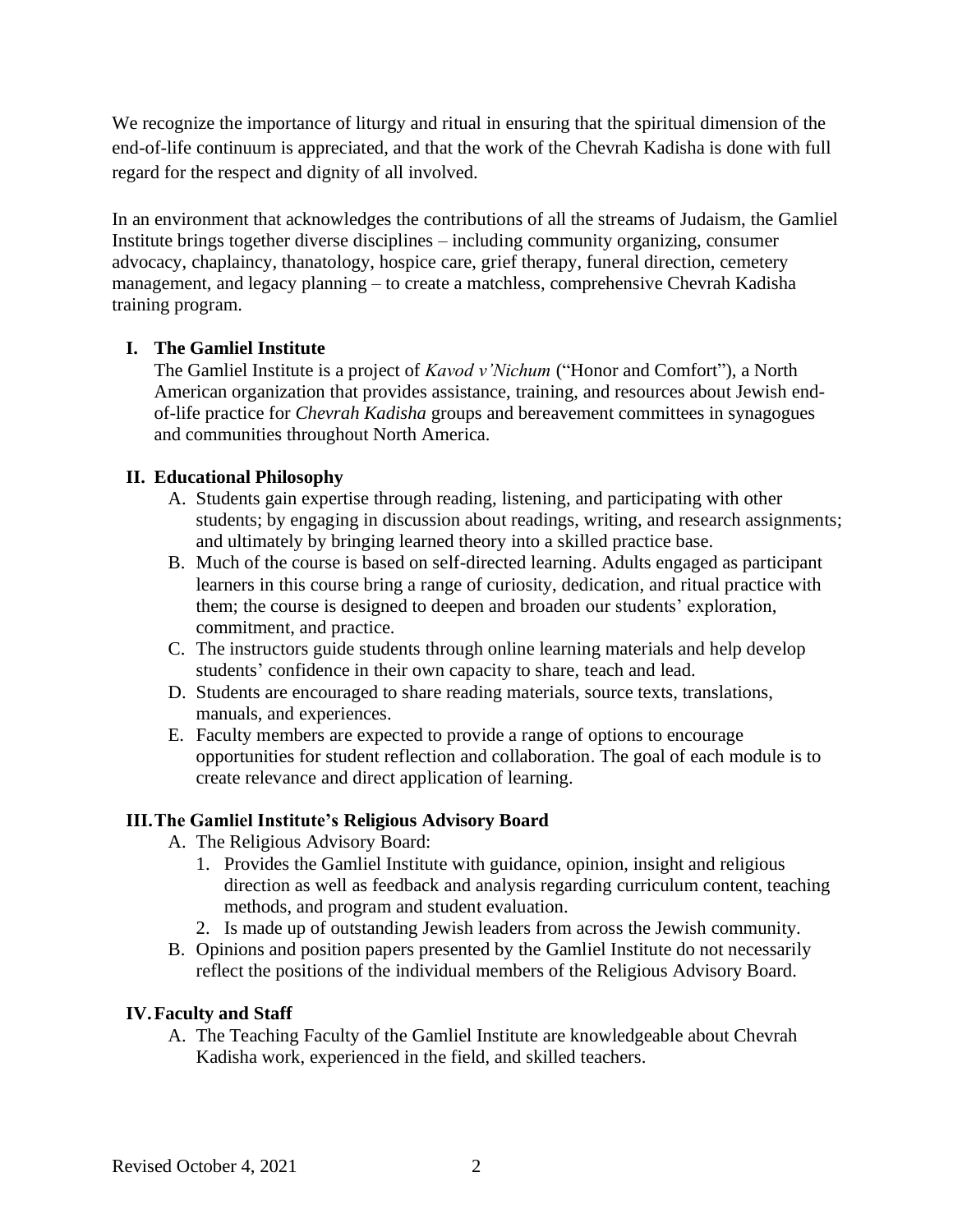- B. Staff members are selected for their abilities, knowledge, attitude, and commitment to the goals and purposes of the Gamliel Institute. Duties of key Faculty and Staff members are set forth in section X. Staff.
- C. Faculty members and staff are available to aid students in contacting *Chevrah Kadisha* groups within their geographical area (if there are any) or advise them on the organizing of a new CK groups.

#### **V. Students**

Students are an interdenominational lay and professional mix, and may include members of the general public; volunteer and paid members of Chevrot Kadisha or congregational ritual committees; Jewish clergy, chaplains, and hospice workers; students in rabbinic and cantorial programs; Jewish funeral directors and cemetery managers; and Jewish communal professionals and Jewish educators. Students are not required to be Jewish, but by their application and attendance at Gamliel Institute classes, courses, functions, and events, they acknowledge and agree that the Gamliel Institute is a Jewish institution, and that the lens through which teaching is offered is Jewish. Policies regarding non-Jewish students and regarding use of Gamliel learning are appended at the end of this Bulletin.

#### **VI. Non-discrimination**

The Gamliel Institute does not discriminate on the basis of race, ethnicity, gender, origin, political views, physical conditions or limitations, or beliefs.

- A. The Gamliel Institute is dedicated to fostering knowledge and teaching of Jewish practices; anyone seeking to study the practices of Judaism in regard to the continuum at the end of life is welcome to apply for admission the Gamliel Institute.
- B. The Gamliel Institute reserves the absolute right to limit admission, or to withdraw acceptance, for any cause or reason deemed proper, at the sole discretion of the faculty and staff of the Gamliel Institute, through whatever procedures or processes shall be in effect at that time.

#### **VII. Academics**

- A. Program Options
	- 1. The Chevrah Kadisha Certificate program consists of core Courses 1 through 5 and Course 7. (Students who completed Course 3 (including a project) prior to 2019 are considered to have taken Course 7.) See also sections D and K below. Certificates are awarded to students who successfully complete the Certificate Program.
	- 2. Students may choose to take any of the core courses for "credit" or on an auditonly basis. Students should indicate they are auditing when they register or by notifying the course instructor within the first two weeks of a course.
	- 3. Auditing:
		- a. An auditor may participate in class and post on the Forum, but students taking a course for credit may be given priority for available class time during discussions. Auditors will not be assigned to study groups.
		- b. Auditing is open to:
			- \* students who have not taken a given course before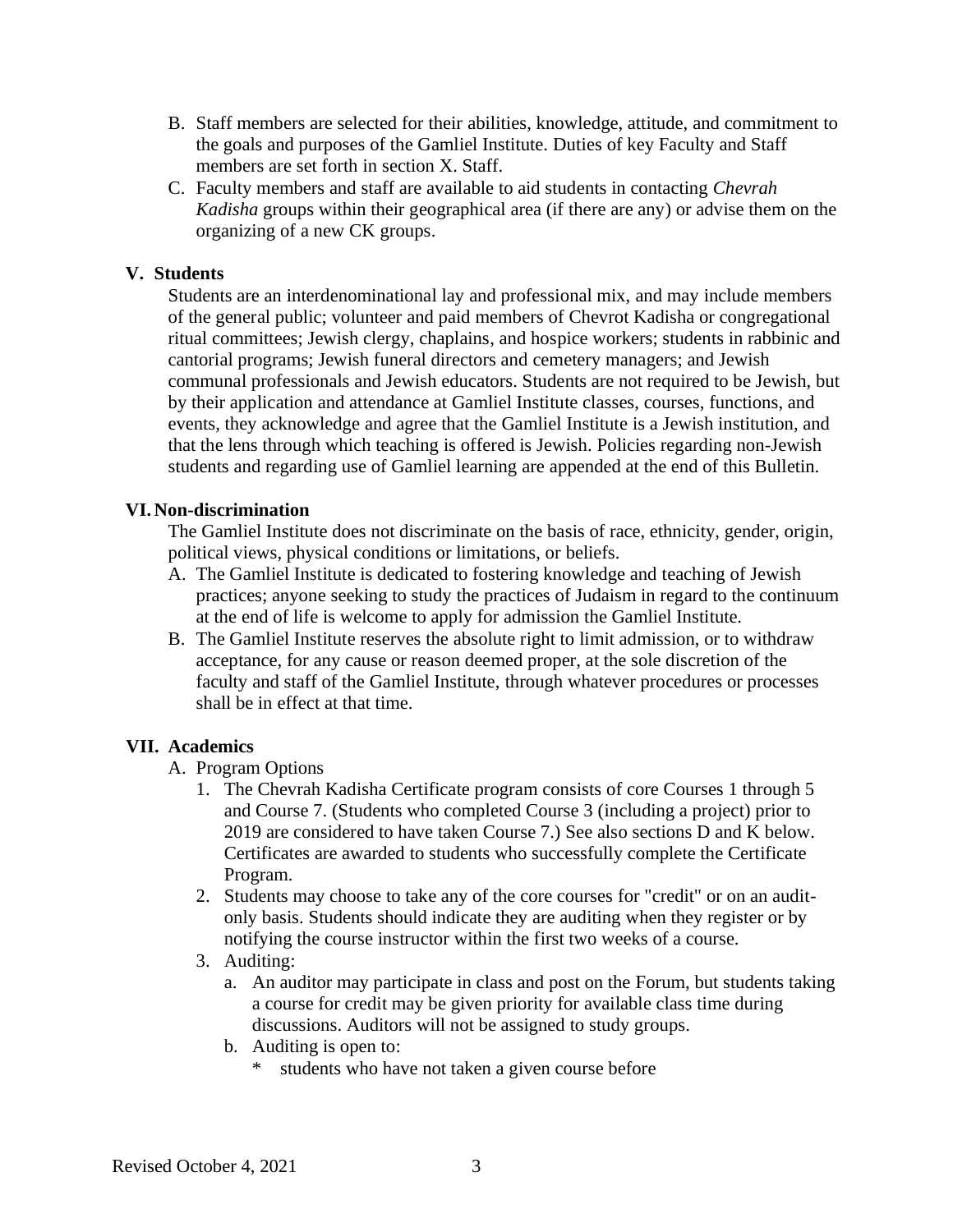- \* students who have taken the given course but not successfully completed it, and
- \* students who have successfully completed it but wish to study the material again.

Students in the last group also have the option to just view the recordings of the course.

- c. Auditors fit into the same tuition policies (see Section VIII. B.) as students taking a course for credit, except that auditors who have previously taken a course (and paid tuition) but did not successfully complete the course are not charged.
- 4. The Gamliel Institute offers other, non-core courses, in different formats. Information on all Gamliel courses is available at https://www.jewishfunerals.org/gamliel-catalog/
- B. Rabbinical students may petition their schools to accept Gamliel courses for credit. To date, students have received credit at:
	- 1. The Reconstructionist Rabbinical College
	- 2. The Aleph Ordination Program
- C. Students seeking continuing education units (CEUs) should contact their professional organizations to determine whether Gamliel courses will qualify. The Gamliel Institute may charge a fee of \$75 for handling the appropriate certification for CEUs.
- D. Core Courses

The core courses, which constitute the certificate program, are as follows, with sample topics shown:

- **Course 1:** *Chevrah Kadisha***: History, Origins, and Evolution:** history; texts; practices; communal roles
- **Course 2:** *Chevrah Kadisha***:** *Taharah* **and** *Shmirah***:** liturgy; training; safety; complications; autopsy; organ donation
- **Course 3:** *Chevrah Kadisha***: Education, Organizing, and Training:** leadership and community education and training. See also Course 7 below.
- **Course 4:** *Chevrah Kadisha***:** *Nechamah***:** listening skills, ethical wills, remembrance, *shivah*; *bikkur cholim*; hospice; suicide
- **Course 5:** *Chevrah Kadisha***: Liturgy, Ritual, and Practice:** traditional sources; changes; role of rabbi; suicide; cremation; issues with funeral homes and funerals, cemeteries, and burial
- **Course 7: C***hevrah Kadisha:* **Student Projects:** Students create individual projects to serve as contributions/resources for others in the field. Students wishing to enroll in Course 7 must submit an application, describing their proposed project.
- E. Core Course Prerequisites
	- 1. Courses 1, 2, and 5 may be taken in any order, with no prerequisite.
	- 2. Course 3 requires as a prerequisite successful completion of at least one other Gamliel course, with a strong preference for more than one.
	- 3. Course 4 requires as a prerequisite successful completion of at least one other Gamliel course.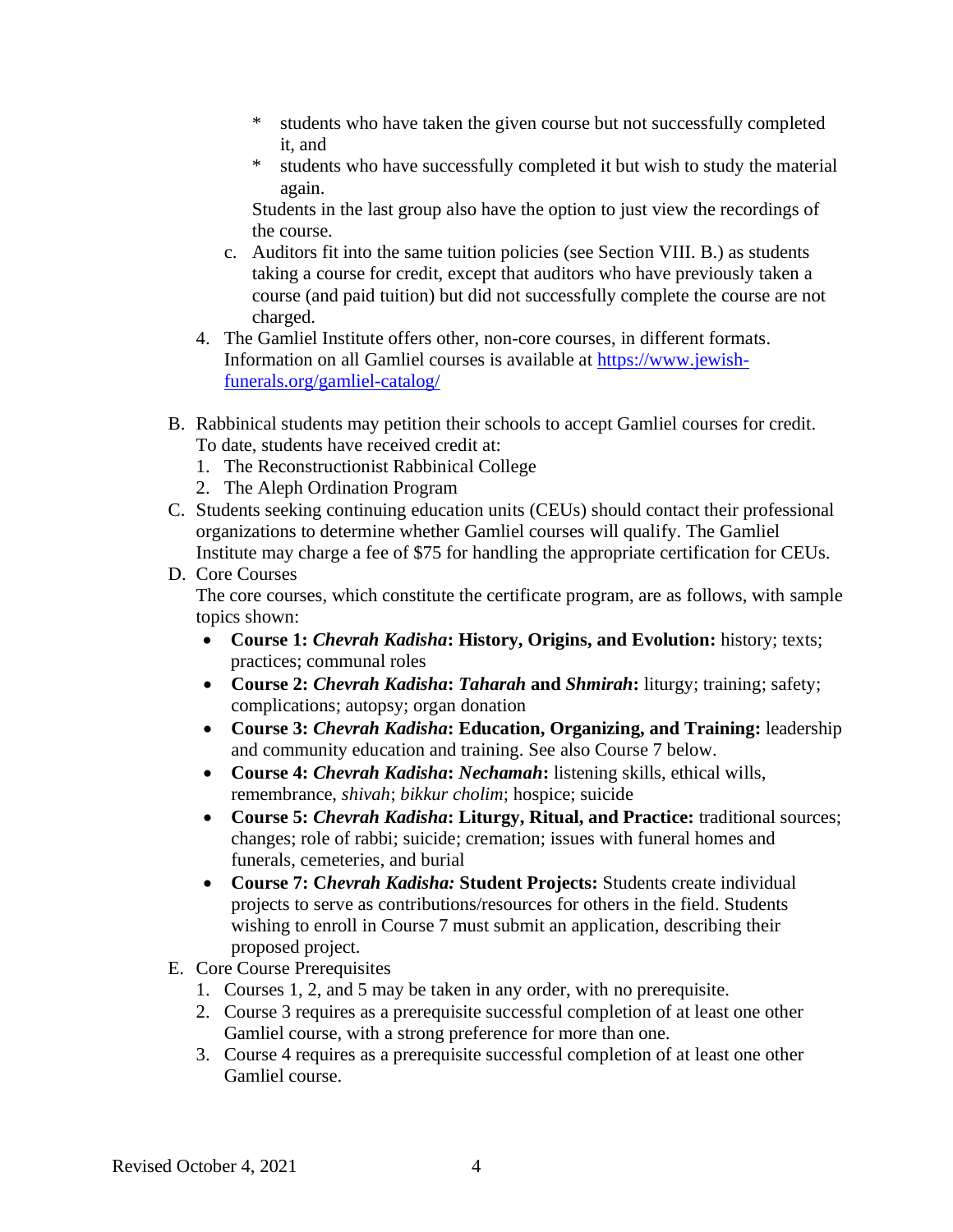- 4. Course 7 is open only to students who have completed Course 3 and have had a proposed project approved by Gamliel staff.
- 5. Any individual may petition for waiver of prerequisites. Approval of such a petition is determined by the instructor(s) of the course.
- F. Course 6

Students who have completed the certificate program are eligible to take **Course 6:**  *Chevrah Kadisha***: International Perspectives:** Examination of variations in practice around the world, centered around a study mission to New York, Prague, and Israel

- G. Course Format
	- 1. The general minimum class size is 10; maximum is 25. The Gamliel Institute may declare other minimum and maximum class sizes for specific courses.
	- 2. Primary delivery method is distance learning via computer and Internet access, self-study, readings, and assignments.
- H. Course Work Expectations for Courses 1–5
	- 1. Listen to and/or read materials provided and posted each week. (Nearly all materials are either in English or in Hebrew with translation available.)
	- 2. Take active part in a 90-minute "live" on-line class once a week, generally evenings at 8pm east, 7pm central, 6pm mountain, 5pm west. Active participation generally includes having video on, unless technical difficulties interfere.
	- 3. Complete 3-4 hours of homework weekly (roughly 2 hours for each in-class hour), which may include:
		- a. Reading
		- b. Viewing assigned videos or recordings
		- c. Study group work (studying with one or more other students outside of class)
		- d. Posting weekly in the online class Forum, a collective journal that can be viewed and responded to by all members of the class, for comments, observations, and questions about learning materials.
- I. Course Work Expectations for Course 7

The main work of Course 7 is to complete (or at least begin, and have a clear plan for completing) an approved project. Students will participate in 6 online class sessions and meet regularly with their mentors. Projects can involve various aspects of Chevrah Kadisha work, including organizing and education as well as more academic pursuits and other areas. The scope and nature of possible projects can be seen by looking at <http://bit.ly/gam-about>

- J. Assessment
	- 1. Faculty work with students to help them develop realistic learning plans, monitor progress on the plan, and assess time and energy input into the course.
	- 2. Students on the certificate track will receive a Complete or Incomplete within two weeks of the end of the course. Students on the audit track will not receive any formal evaluation.
	- 3. Students on the certificate track: Assessment of each student on the certificate track is done by the instructor(s) of that course, in some cases jointly with the student. Assessment is based on the student's attendance, preparedness and participation in class discussion, performance on assignments (including study group work and Forum postings), and other factors included in the outline of requirements for that course. The general 'rule of thumb' is that students are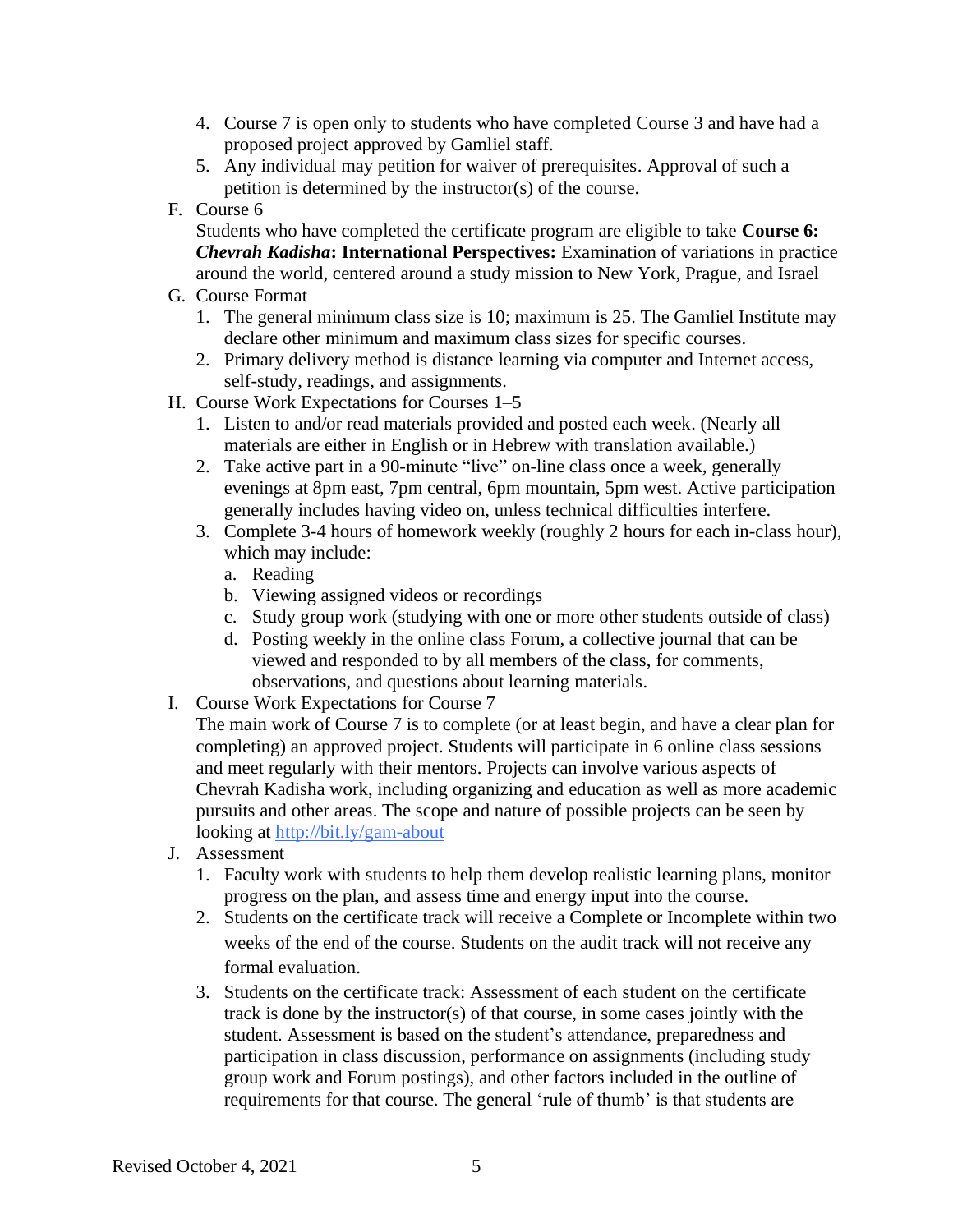expected to attend "live" and complete at least 75% of the classes and work assigned in each of the various categories. Below that level, the student is assessed as incomplete, and would need to make further arrangements to complete the work and demonstrate adequate mastery and effort.

- 4. Appeal of Assessment: A student may appeal an assessment by course instructors by submitting a letter to the Dean of Students setting forth why the student believes that the assessment is in error and including all relevant supporting information. The Dean of Students assures that all of the needed information is included, make a recommendation, and then deliver the appeal and recommendation to the Dean of the Gamliel Institute. The Institute Dean may speak to the student to ascertain additional information, at the discretion of the Institute Dean, and will then review the appeal and the recommendation, and make a final determination. The determination of the Dean of the Institute is final. If complaint relates to the Dean of Students or to the Dean of the Institute, the appeal letter may be submitted instead to the Executive Director of the Institute.
- K. Certificate Program

A student who has successfully completed Gamliel Institute Courses 1-5 and Course 7 is granted a Gamliel Institute *Chevrah Kadisha* Certificate, attesting that the student has taken a comprehensive program of study in the Jewish practices and knowledge that apply during the continuum at the end of life. Students receiving a certificate from the Gamliel Institute will be asked to provide feedback to the Gamliel Institute, including suggestions on how its program might be improved. (Students who completed Course 3 prior to 2019 need not take Course 7 to receive a certificate.)

- L. Time to Complete
	- 1. Gamliel Institute students are expected to complete their work in a reasonable length of time.
		- a. Course completion
			- i. Determination as to successful course completion for Courses 1, 2, 4, and 5, and for Course 3 beginning in 2019, is made immediately following the last class in each course. Instructors will notify students concerning this determination.
				- 1. Students whose work has been deemed incomplete may request to fulfill requirements for a given course by enrolling in the next offering of that course, and will be expected to fulfill the completion requirements during that next enrollment.
				- 2. If the course is still incomplete by the end of the next offering of the course, the student will be notified that the incomplete is final.
			- ii. Students who took Course 3 prior to 2019, and completed all requirements of that course except for completion of their projects, can complete that course by enrolling in Course 7, which entails submitting an application describing their proposed project. If the proposal is accepted and the project is completed and approved, that will constitute successful completion of both Course 3 and Course 7. Such students should fully participate in Course 7.
			- iii. Course 7 must be completed within one year of completion of all other courses.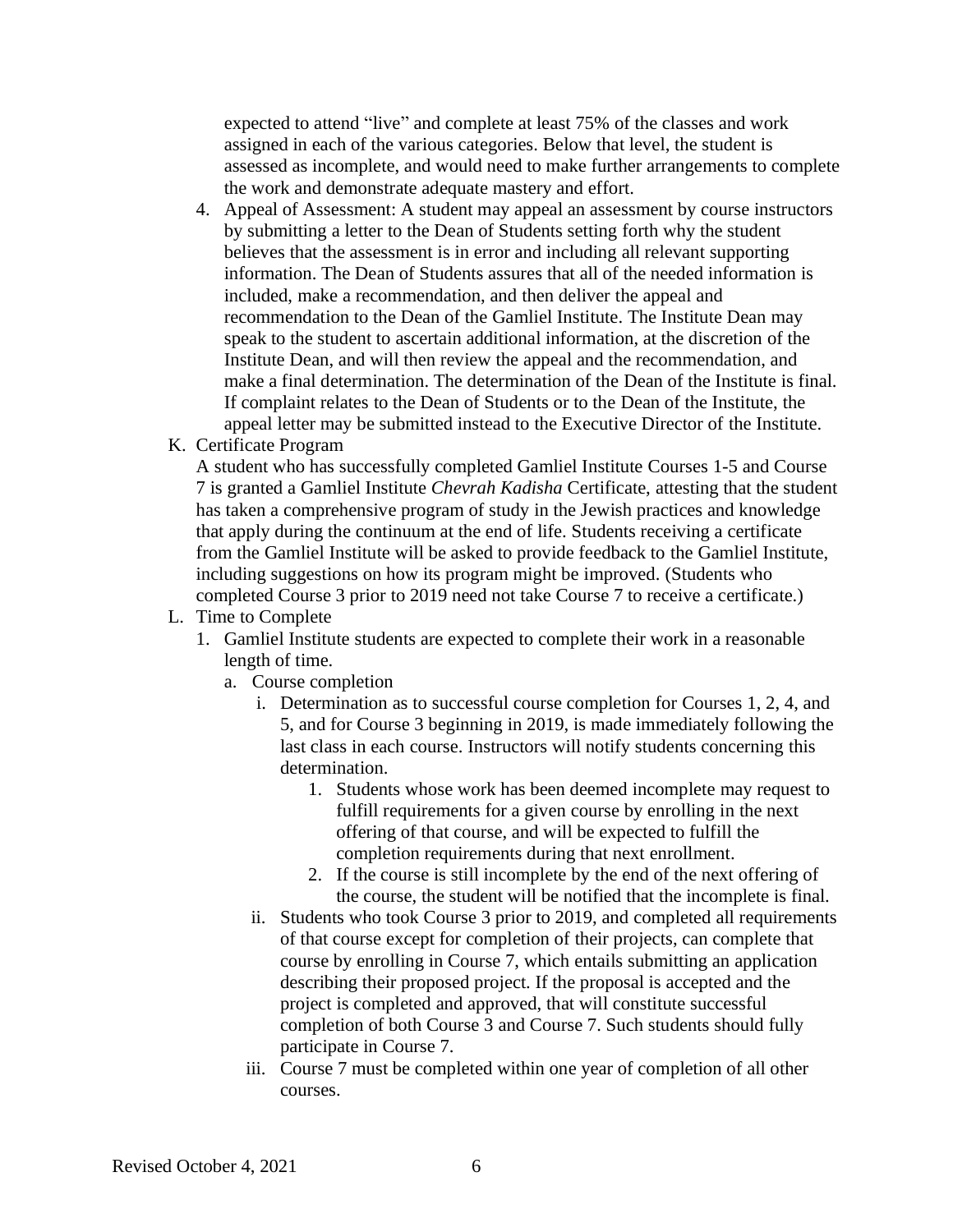- b. Certificate Program completion
	- i. In order to receive the Gamliel Institute *Chevrah Kadisha* Certificate, students must successfully complete the core courses within a period of six years from the beginning date of the first course in which they enrolled.
	- ii. If the core courses are still incomplete in this time frame, the student will be so notified.
- c. Time-limit waiver: Students may petition for waiver of the time-line specifications in a. and b. above
- M. Course Waiver Policy and Procedure

For the Gamliel Institute *Chevrah Kadisha* Certificate, at least four of Courses 1 through 5 must be taken through the Gamliel Institute (i.e., as a "resident" student). If a student has completed at least one course directly through Gamliel, and has alternative experience, training, or study that the student believes to be the equivalent of successful completion of any of Courses 1 through 5, the student may apply for a waiver (i.e., place out) of that course. If a student has done work equivalent to a Course 7 project, that student may go through the regular application process for Course 7, describing their past work as their proposed project, and, if the application is accepted, can write up that prior work as the Course 7 project.

Waiver requests for Courses 1 through 5 will be evaluated based on the following procedure:

- 1. The student shall submit:
	- A narrative explanation of why the alternative experience, training, or study is an applicable substitute for the specific course.
	- Any additional material that the student feels would be persuasive, informative, or helpful in demonstrating the equivalence of the experience, training, or study to the content of the Gamliel Institute course. This might include relevant work products (e.g., publications) or evaluations of work done elsewhere (such as reviews or commendations)
- 2. The Dean of Students shall assess the completeness of the request, and when the request is deemed complete shall ask for a review and recommendation from Institute faculty. The instructors selected for the review and recommendation shall be at the discretion of the Dean of Students. When possible, they shall be either the instructors who taught that course the last time it was offered, if they are available, or the instructors who will be teaching that course the next time it is offered, if that is known. If none of those instructors shall be available, the Dean of Students shall have discretion to ask for a review and recommendation from any instructor or instructors, or any person associated in any capacity with the Gamliel Institute who is qualified to review the work product.
- 3. The recommendation of the Dean of Students and accompanying documentation shall be submitted to the Dean of the Gamliel Institute for a determination. The decision of the Dean of the Institute shall be final.
- N. Computer and technology requirements

Students need to have sufficient technology available to be able to:

1. Access on-line materials.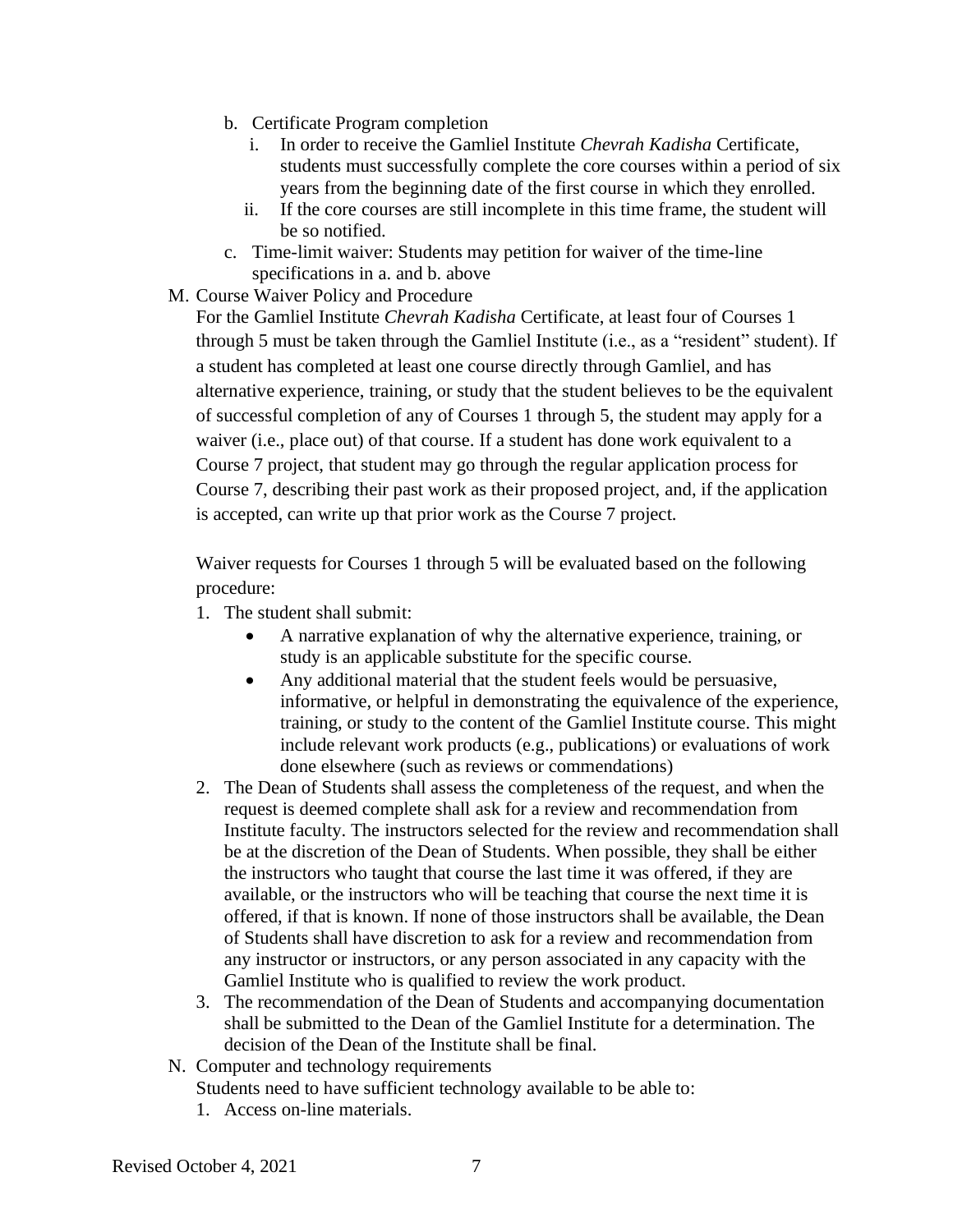- 2. Participate in on-line classes, including web-cam and voice access.
- 3. Run appropriate software with access to the Internet at an adequate speed to allow audio and video performance in real-time.
- O. Student Submittals for Admission
	- 1. A personal up-to-date photograph in digital form is requested for website posting and blog postings.
	- 2. A biography, detailing their interest in this topic as well as any relevant academic and personal background.
	- 3. Agreement to keep confidential all materials shared by other students.
	- 4. Agreement that all materials posted in the Forum online or submitted to the instructors are given to the Gamliel Institute with the right to share and display for educational, non-commercial purposes, and for publicity concerning Gamliel Institute offerings, and may be placed in the public domain with appropriate attribution, for access at no cost by the public.

#### **VIII. Admissions and Related Policies**

- A. Admissions
	- 1. For non-Core courses: No admission process is required, and non-Core courses are open to all interested persons.
	- 2. For Core Courses
		- a. All students are required to submit an application for admission, and this application will be followed up by an interview with a member of the Gamliel staff.
		- b. Requirements for students: interest in program, demonstrated experience in a related area. Undergraduate degree is not required but is helpful.
		- c. Some basic knowledge of standard Jewish practices and common vocabulary is helpful.
		- d. Students should know the Hebrew alphabet (including vowels) and be able to sound out Hebrew words. The Gamliel Institute will, if needed, assist students in finding a means to learn this skill. Through their course work, students will learn basic root words and understand the context in which they are being used.
		- e. Applicants should provide names of two references who can attest to the applicant's qualifications for enrolling in the Gamliel Institute.
		- f. Each student admitted to Gamliel will have an assigned advisor who will discuss with that student a plan of study, taking into account the student's previous experience, interests, etc., and the schedule of Gamliel courses.
		- g. Students have access to an institute academic calendar listing registration deadlines, last day to drop, holidays, course dates and makeup class dates.
		- h. The Gamliel Institute makes no assertions or claims with regard to accreditation or acceptance of its certificates or educational program by others.
	- 3. All students agree to consult with and accept guidance from the Gamliel Institute Deans if any parts of this agreement are unclear.
- B. Tuition Policies
	- 1. All financial issues are handled by the Institute's Executive Director.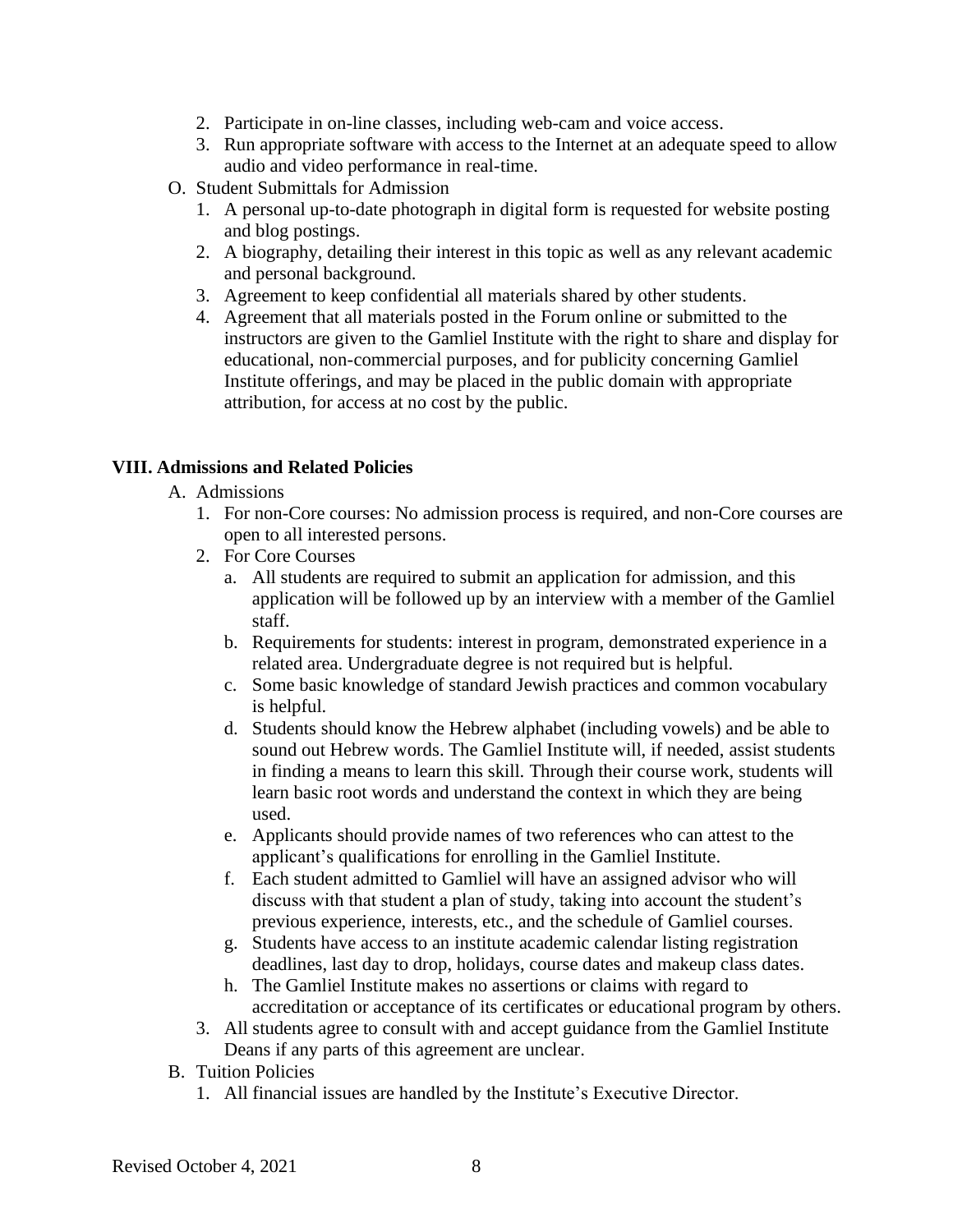- 2. Course fees: (These amounts may be changed at any time without prior notice.) The standard course fee for Courses 1 through 5 is \$500 per class. The standard course fee for Course 7 is \$250 (except that students who completed Course 3, except for their projects, prior to 2019, may enroll in the 2020 Course 7 at no cost. Beginning in 2021, such students will be expected to pay full tuition for Course 7.)
- 3. Payment of course fees must be received no later than the start of the first class of that course scheduled class start unless other arrangements are made.
- 4. Payment may be made by credit card, on-line, or by check. Receipts are issued on request.
- 5. Discounts
	- a. Group Rate: Discounts are available whenever three (3) or more students from a given organization or institution (such as a synagogue or Chevrah Kadisha) enroll in a given course.
	- b. Clergy Rate: Discounts are available for students enrolled in an accredited program to become a rabbi or cantor, as well as students identified as holding one of these titles conferred by an educational institution or other training organization, recognized by the Gamliel Institute.
	- c. Scholarships: Students for whom the full tuition of \$500 presents a financial difficulty may apply for a scholarship. Scholarships are awarded based on merit and availability of funds, solely at the discretion of the Gamliel Institute.
- 6. Donations:

Because tuition does not usually fully cover the cost of offering courses, students (and organizations or institutions) who are able to do so are strongly encouraged to make a contribution to the Gamliel Institute by paying an amount above and beyond the full (or discounted) tuition for students, in order to support our scholarship program for students with financial needs.

7. Cancellation policy:

The Gamliel Institute reserves the right to cancel a course if enrollment is insufficient to support the course financially. In such a case, any tuition already paid for that course session will be refunded on request. (If a refund is not requested, the amount will be credited for the student's next class.)

- 8. After a student registers and pays for a class, and once the class has begun, there will be no refunds (unless the course is cancelled by the Gamliel Institute). If a student is unable to complete a given course, he/she may re-enroll, at no additional charge, the next time that course is offered, in order to complete the course.
- 9. Taste of Gamliel Short Courses Students wishing to try out the Gamliel Institute online format, may enroll in any of the "Short Courses" listed in the Gamliel Catalog (jewish-funerals.org/gamlielcatalog). Costs for each course can be found at the registration page, [http://bit.ly/gam-short-reg.](http://bit.ly/gam-short-reg)
- 10. Course 6

Course 6 is a combined course/study mission, designed to involve travel and learning in New York, Prague, and Israel. Course 6 was first offered in spring 2015, and entailed six on-line classes (three before travel, three after) coupled with an 18-day study mission. Course 6 is open to students who have completed Courses 1 through 5 and 7. (Students who completed Course 3 prior to 2019 need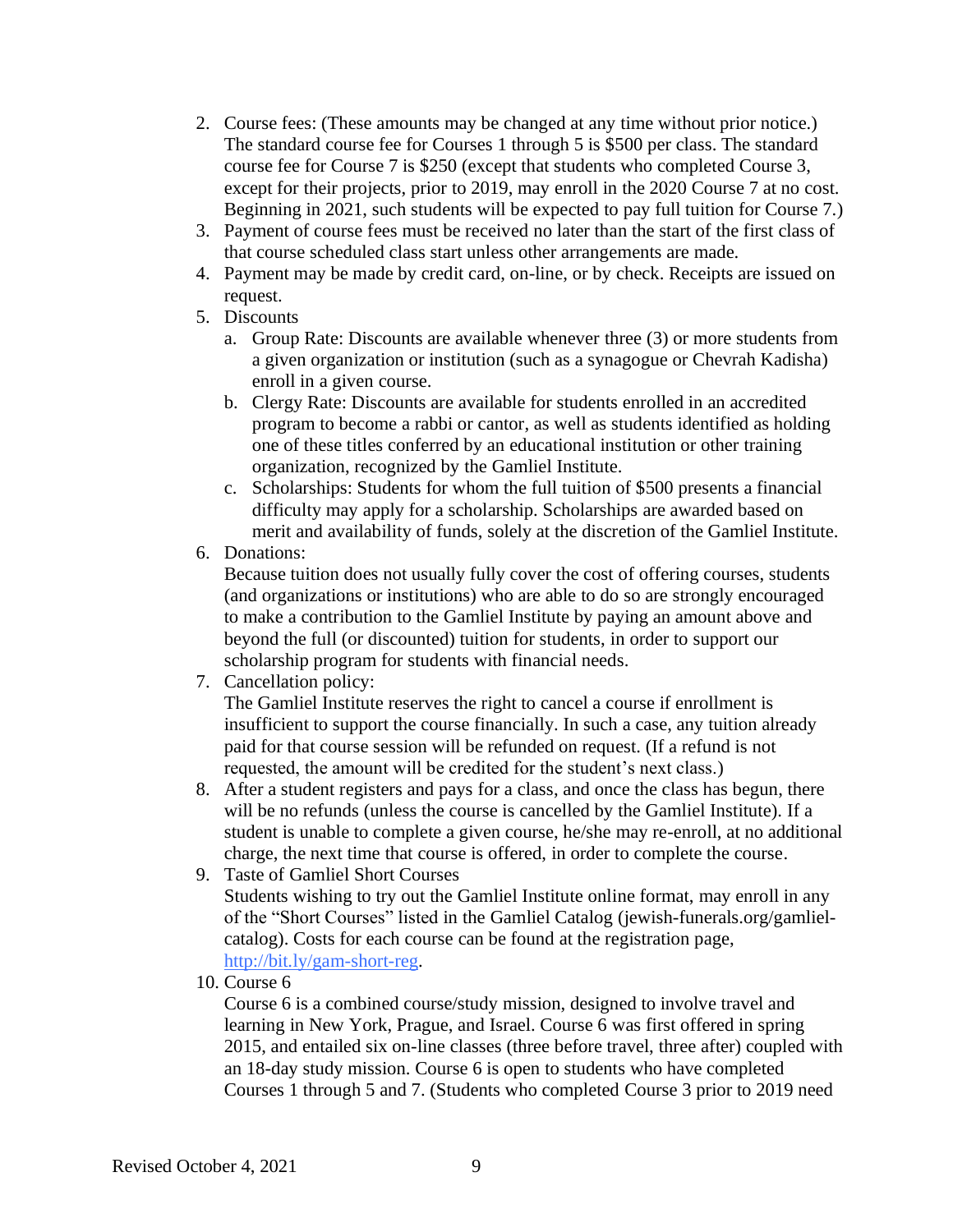not take Course 7.) Students will be responsible for direct, per-person costs (e.g., travel, lodging, meals), which can be paid either directly by the student or in combination with fundraising efforts by the student. Direct costs for the next trip are expected to be roughly \$7,000-10,000. A second offering of Course 6 is not currently scheduled, due largely to financial considerations.

- C. Scholarships
	- 1. Student scholarship funds are actively solicited and made available.
	- 2. Staff will ask students to assist in strategizing opportunities for local scholarships and fundraising opportunities.
- D. Policies regarding non-Jewish applicants

It is gratifying to know that some in the non-Jewish community are interested in studying with us and learning about Jewish traditions. Our courses are designed to be academically rigorous, and open to all. At the same time, the mission of the Institute is to train Jewish Chevrah Kadisha leaders, and to promote the goal of having Chevrah Kadisha groups in every synagogue and community. We have adopted the following policies to address this challenge.

- 1. For students who identify as Jewish, their level of observance or connection will not be a factor in their admission.
- 2. The following categories of non-Jewish individuals shall be eligible for admission under the same conditions as Jews:
	- a. Those who are in, or considering, the process of converting to Judaism
	- b. Those who are not active in any religion
	- c. Those who may be active members of another religion but whose purpose in enrolling is simply to learn about Judaism for their own personal education or practice.
- 3. Those whose personal religious practice includes active proselytization of Jews will not be admitted.
- 4. For students whose purpose in enrolling is to enable them to teach others about Jewish practice:
	- a. The pre-admission interview will seek to clarify the nature of the applicant's purpose.
	- b. If the staff determines, based on the report of the interview, that the applicant's goals in learning are problematic, especially including an intent to facilitate conversion of Jews to other religions, the applicant will not be admitted.
	- c. Non-Jewish students must agree that, if they teach about Jewish practices, they will not represent themselves as Jewish, and will not use knowledge acquired through the Gamliel Institute to help non-Jews proselytize to Jews, or to delegitimize or undermine Judaism or any group within normative Judaism.
	- d. For those of our students who may be adapting Jewish traditions for use in a non-Jewish setting, we ask for a commitment that they acknowledge that their practice is not Jewish, but is derived from Jewish tradition, and that, to clarify this distinction, they use alternative terminology in the non-Jewish context. For example: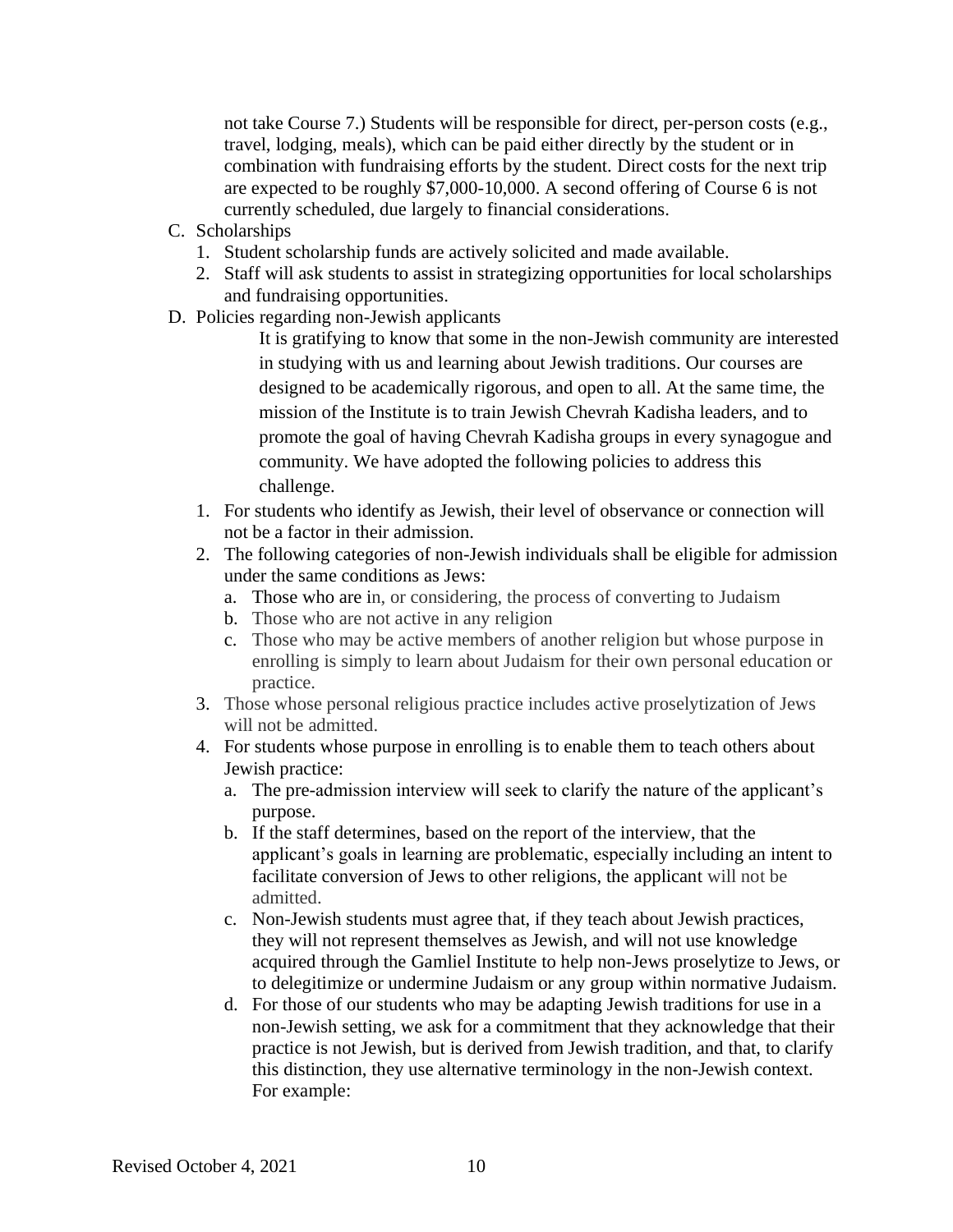| <b>Hebrew term</b> | <b>Suggested alternative term</b> |
|--------------------|-----------------------------------|
| aron               | casket                            |
| Chevrah Kadisha    | Final Kindness team               |
| halanah            | casketing                         |
| halbashah          | dressing                          |
| mechilah           | asking the deceased for           |
|                    | forgiveness                       |
| meit/meitah        | the deceased                      |
| metaharim          | Final Kindness team members       |
| neshamah           | soul                              |
| rechitzah          | physical washing                  |
| rosh/roshah        | Final Kindness team leader        |
| tachrichim         | burial clothes                    |
| taharah            | <b>Final Kindness</b>             |
| taharah            | spiritual washing                 |
| Adonai             | God                               |

- e. Certification: Non-Jews who are admitted and successfully complete the full series of Core courses will receive a Certificate of Completion that differs from that of Jews.
- E. Representation and use of materials:
	- 1. Students who use their learning to teach about Jewish practice should acknowledge when their presentation reflects information learned through the Gamliel Institute, at the same time acknowledging that they are not representing the Gamliel Institute (unless specifically authorized to do so).
	- 2. Students may share excerpts from the Gamliel Institute's materials, provided that the use includes the fact that all course materials, including the ATutor coursework, are copyrighted by Kavod v'Nichum and the Gamliel Institute.

#### **IX. Staff**

Gamliel Institute key staff includes the following, with responsibilities as shown:

- A. Academic Dean of the Gamliel Institute
	- 1. Oversees the Institute
	- 2. Coordinates course development and insures appropriate content
		- a. Course Developer
		- b. Course Editor
	- 3. Hires and supervises teaching faculty
	- 4. Recruits and advises students and monitors their performance
	- 5. Supervises grant writers
	- 6. Supervises Seminary Relationship Development
- B. Executive Director
	- 1. Provides administrative assistance
	- 2. Handles finances, including student tuition receipts and teacher payments
	- 3. Provides non-financial record keeping regarding teachers and students
	- 4. Supervises other administrative staff
		- a. Educational Technologist
		- b. Technical Concierge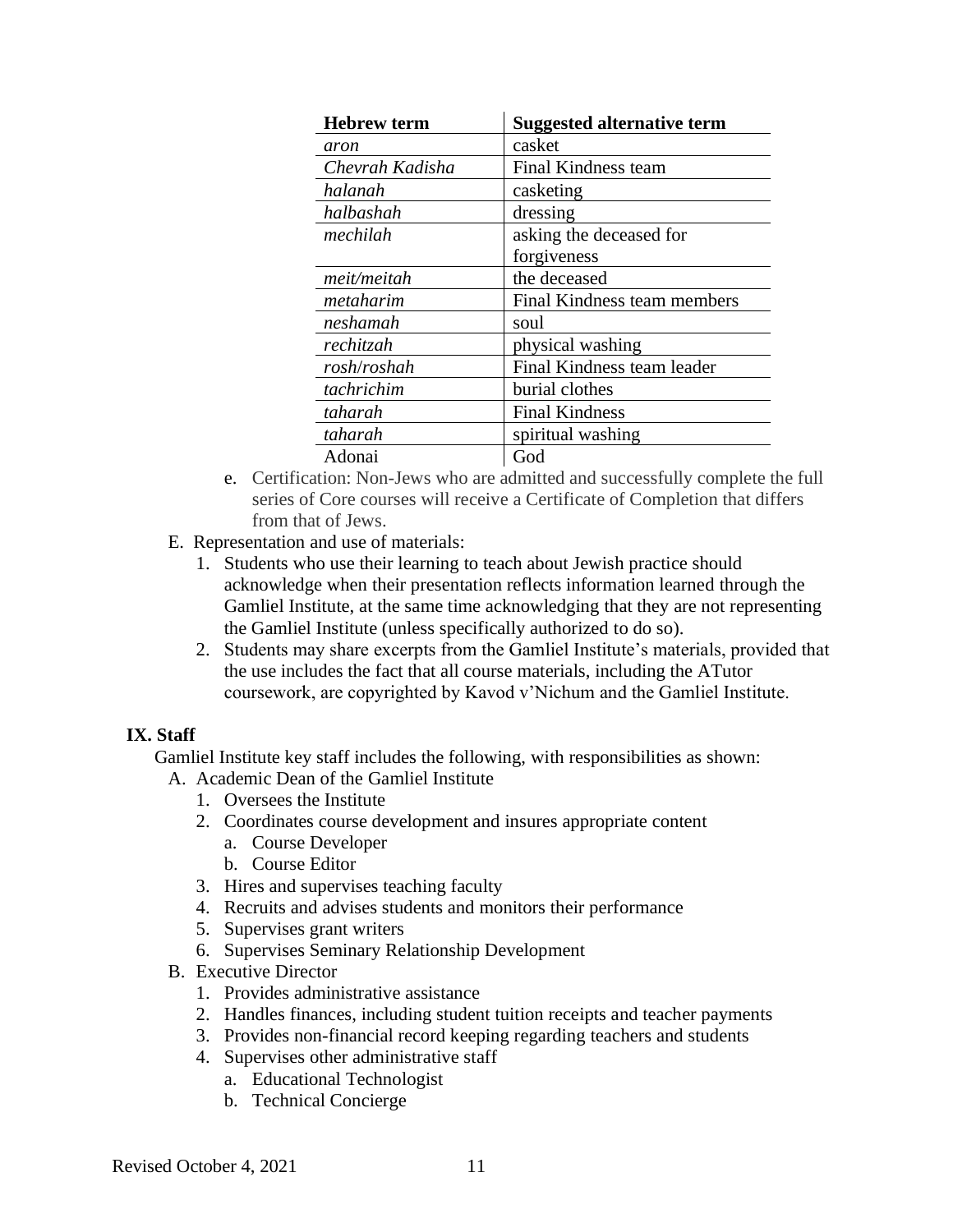- i. Insures in advance that each student has the hardware and knowledge to utilize the course technology
- ii. Provides technical assistance during the course
- c. Registrar
- C. Dean of Students
	- 1. Works with Administrative Dean on student recruitment
	- 2. Works with Administrative Dean and other faculty on student project mentoring
	- 3. Does first pass on requests for waivers of Gamliel courses (see VII. M.)
- D. Administrative Dean
	- 1. Student Recruitment Works with Student Dean to develop and execute plan to market courses and recruit students.
	- 2. Course logistics Coordinates logistics class for each course.
	- 3. Student Information Develops and maintains a contact database and bio information for all Gamliel students.
	- 4. Student evaluation Oversees the development of a methodology to evaluate student performance including class attendance, class participation, readings done, and forum posts.
	- 5. Course Input Works with Dean and Executive Director to input new course content into ATutor.
	- 6. Class Recordings Management Manages recordings archive including developing table of contents.
	- 7. Student Projects Standardizes format and style to include title page, introduction, table of contents, executive summary of students' Course 3 projects. Works with Communications Liaison to create a front-page table of contents and post projects to the website.
- E. Communications Liaison
	- 1. Media outreach through
		- a. Brochure development and graphics
		- b. Website maintenance and development
		- c. Social media and communications strategy and use
		- d. Other media and methods as appropriate
	- 2. Works with Administrative Dean on uploading and displaying Student Projects
- F. Institute Associate
	- 1. Special Projects
	- 2. Taste of Gamliel coordinator
- G. Potential Future Administrative Staff
	- 1. Executive Assistant(s)
	- 2. Administrative Assistant(s)
	- 3. Secretarial: Corresponding, Recording, Recordkeeping, Communications
	- 4. Media Staff: Social media maintenance
	- 5. Librarian/Research Staff
- **X.** Faculty

The Gamliel staff shall make decisions based on the qualifications of the individual being considered, which may include the relationship of the individual to Judaism.

A. Multiple factors are used to select the most appropriate teachers, including: